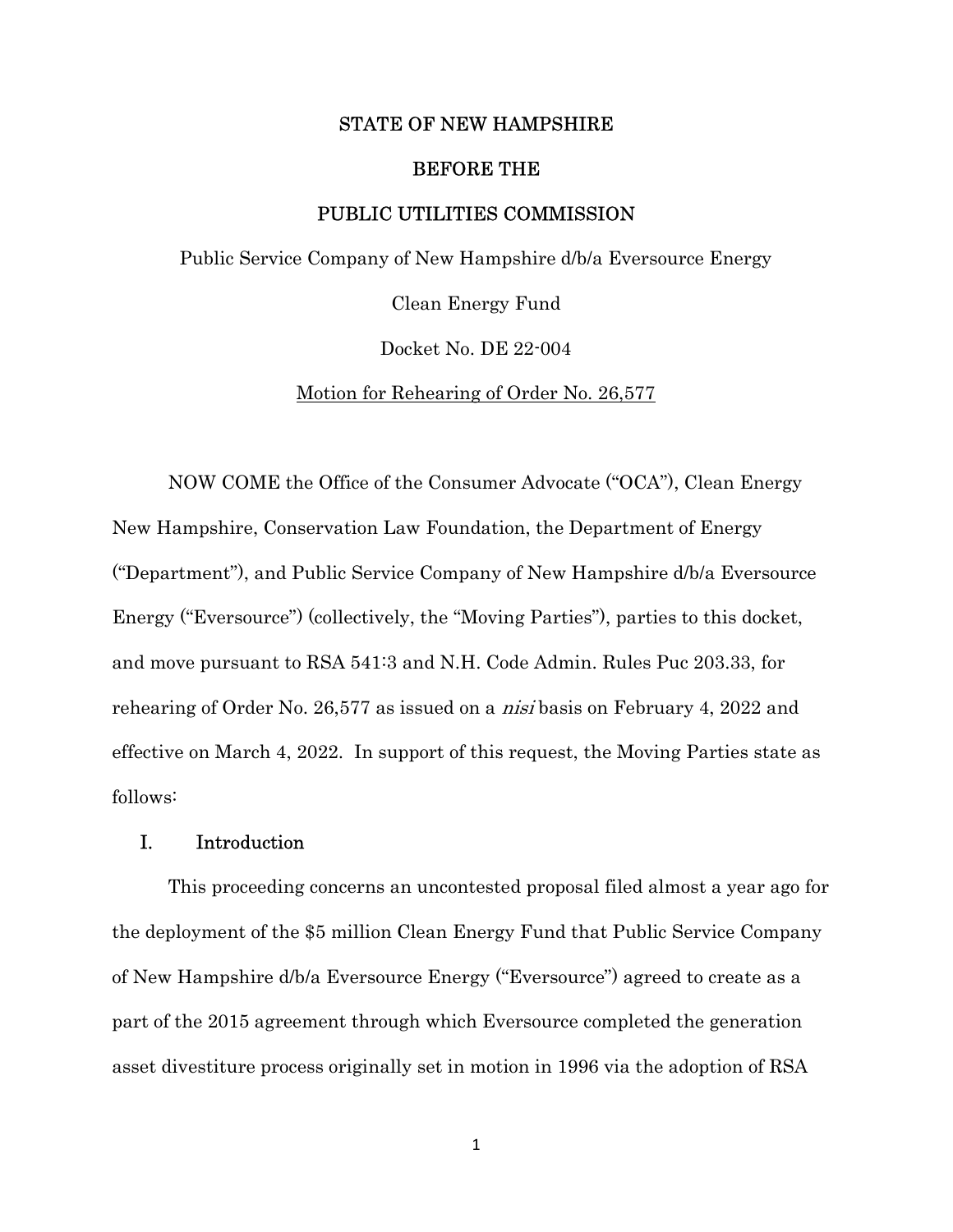374-F, the Electric Industry Restructuring Act, and as approved in Docket Nos. DE 11-250 and DE 14-238. See Order No. 25,920 (2016) (approving generation asset divestiture plan, and related securitization proposal for recovery of stranded costs). On February 4, 2022, the Commission issued Order No. 26,577, in which the Commission (a) noted that the Clean Energy Fund now amounts to \$5.2 million because Eversource had agreed to increase its contribution by \$200,000, (b) approved the proposed equal allocation of the Fund to programs supporting Eversource residential customers and programs supporting other Eversource customers, (c) approved the proposed \$1.1 million on-bill financing and battery rebate program for Eversource residential customers, the proposed \$750,000 battery rebate program for Eversource residential customers, and a \$1.0 million energy storage rebate program for commercial and industrial ("C&I") customers of Eversource, and (d) denied, without prejudice, the proposal to the extent it sought approval for a \$750,000 program to benefit low- and moderate-income ("LMI") residential customers of Eversource and a \$1.6 million financing program for Eversource C&I customers. The Commission also ruled that further proceedings related to the Clean Energy Fund would take place in this newly opened docket, indicating that there would be annual reviews of the prudence of Fund expenditures. Finally, the Commission ordered that the balance of the Fund should earn interest at the prime rate, with accrued interest added on a quarterly basis.

The Commission issued Order No. 26,577 on a *nisi* basis and established February 15, 2022 as the deadline by which interested persons could request a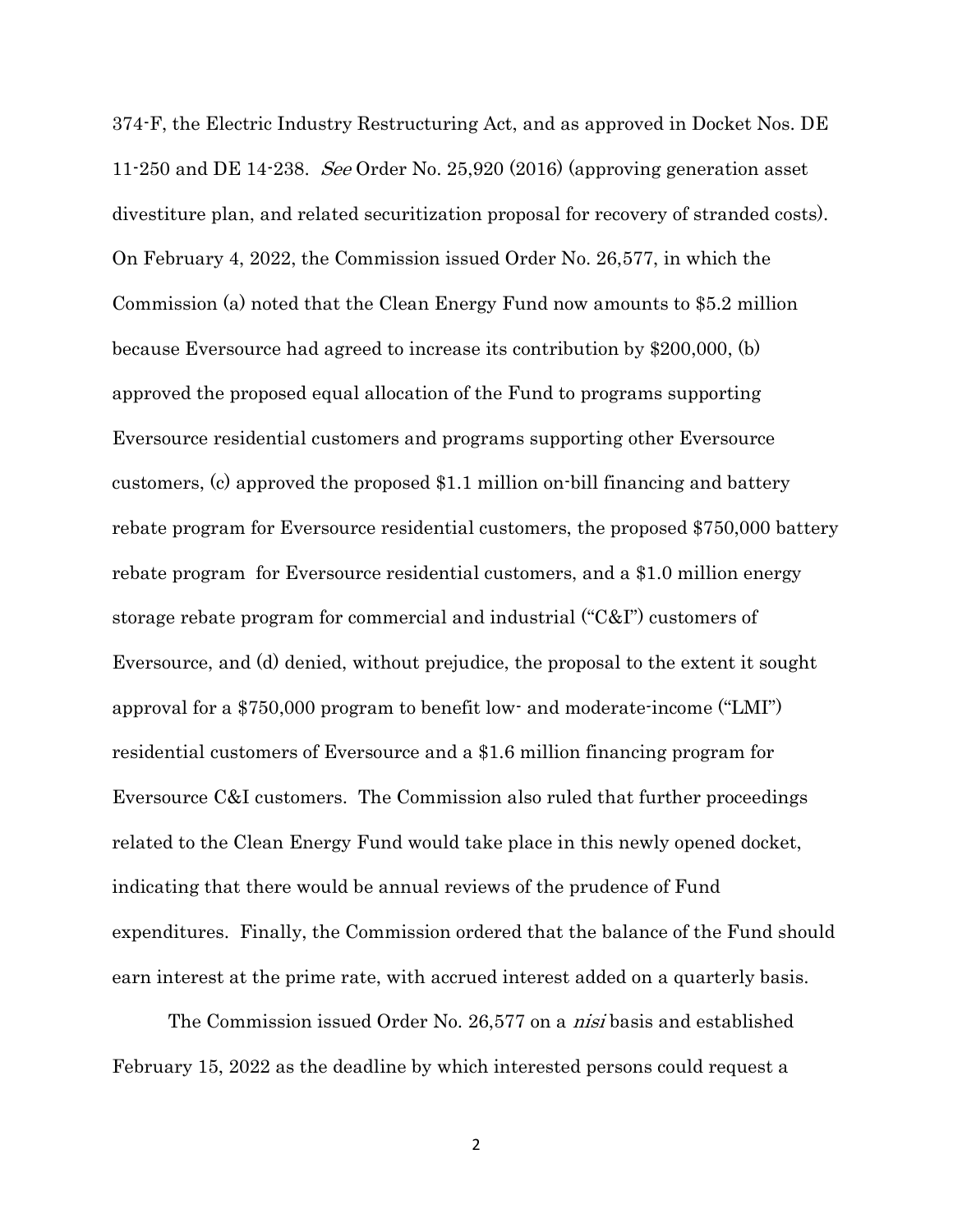hearing. The OCA tendered such a request on the appointed date. Thereafter, Eversource (tab 7) and the Department (tab 8) made filings in support of the OCA request for hearing. The Commission took no action in response and, accordingly, Order No. 26,577 went into effect, by its terms, on March 4, 2022. This motion for rehearing is timely pursuant to RSA 541:3 because it is made within 30 days of the effective date of Order No. 26,577.

### II. Legal Standard

The Commission may grant rehearing for "good reason" if the moving party shows that an order is unlawful or unreasonable. RSA 541:3. A successful motion demonstrates that there are matters that the Commission "overlooked or mistakenly conceived in the original decision," Dumais v. State, 118 N.H. 309, 311 (1978) (quotation and citations omitted). For the reasons that follow, the Commission mistakenly conceived issues related to the allocation and deployment of the Clean Energy Fund in Order No. 26,577. Therefore, the Order is unreasonable and rehearing pursuant to RSA 541:3 is appropriate.

#### III. Analysis

As explained in the OCA's letter of February 15, 2022 (tab 6) requesting a hearing, creation of the Clean Energy Fund occurred pursuant to terms appearing at pages 24 and 25 of the 2015 Restructuring and Rate Stabilization Agreement ("2015 Restructuring Agreement") approved by the Commission in 2016 in DE 11- 250 and DE 14-238.1 According to the 2015 Restructuring Agreement, the "details"

<sup>&</sup>lt;sup>1</sup> The 2015 Restructuring Agreement appears as tab 73 in DE 14-238.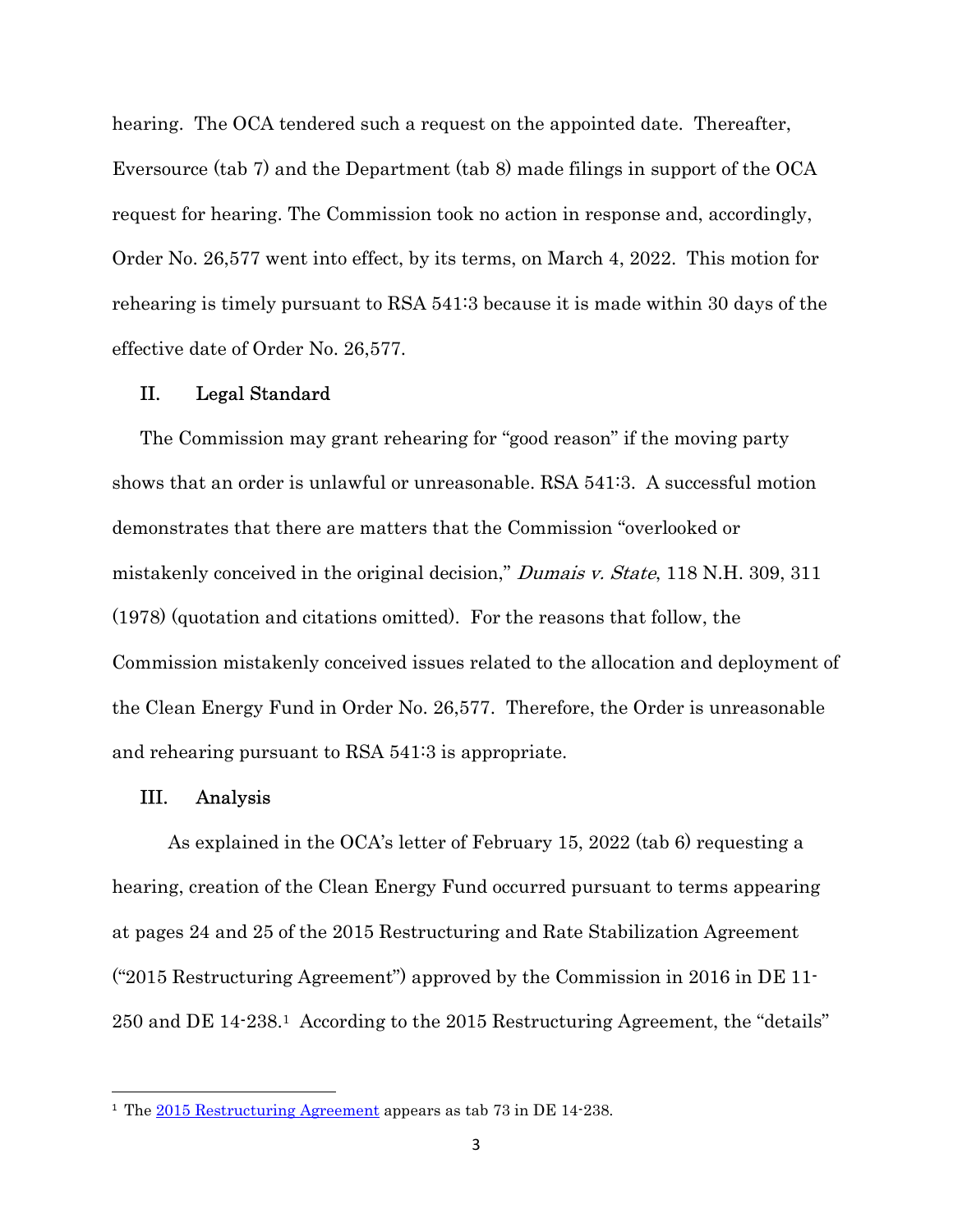of how to deploy the Fund were to be "established via a collaborative process overseen by Commission Staff and the Office of Energy and Planning."

Events have overtaken this language to a significant degree. The Office of Energy and Planning became the Office of Strategic Initiatives, which was consolidated by the General Court into the newly created Department of Energy effective on July 1, 2021. See 2021 N.H. Laws, ch.  $91:187$  and  $:200$  (codified as RSA ch. 12-P and various amendments to RSA Title 33). The Department also absorbed the personnel and functions of what had previously been known as the "Staff" of the Commission. *See id.* at :187, adopting RSA 12-P:9, which established the Department's Division of Regulatory support and provided that the Division "shall automatically be a party to all proceedings before the public utilities commission."

Principles of contract law govern the interpretation of the 2015 Restructuring Agreement. Moore v. Grau, 171 N.H. 190, 194 (2018). One such principle is that an agreement must be given "the meaning intended by the parties when they wrote it." Monadnock Regional Sch. Dist. v. Monadnock Dist. Educational Ass'n, NEA-NH, 173 N.H. 411, 420 (2020 (citation omitted). The plain language of the 2015 Restructuring Agreement is to the effect that the parties to the agreement expected the Office of Energy and Planning and the Staff of the Commission to superintend an informal process that would apply to both allocating the Fund to one or more initiatives and then overseeing the actual deployment of the money. The settling parties neither expected nor intended that the Fund would be spent or overseen through the sort of formal, quasi-judicial administrative proceedings contemplated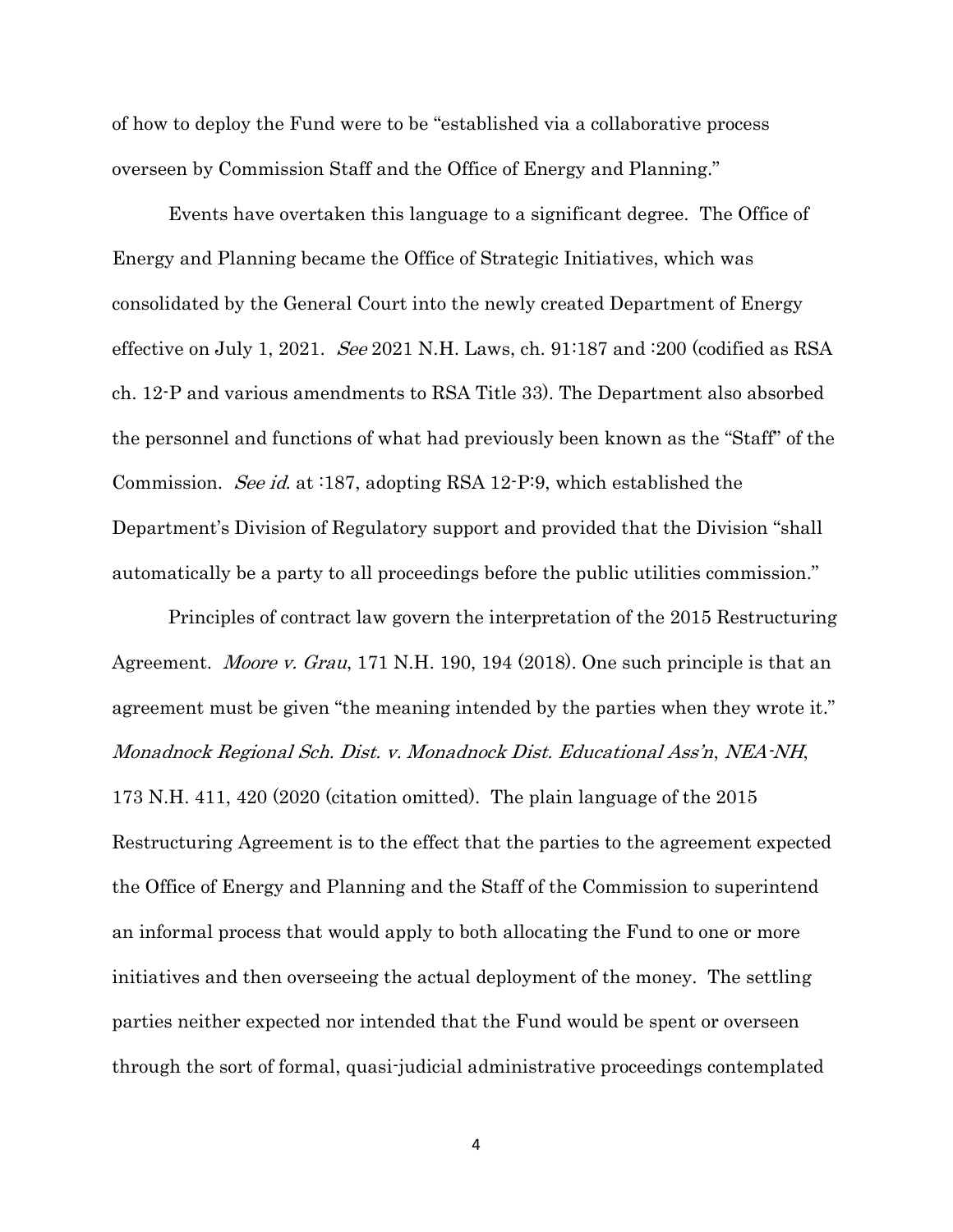by Order No. 26,577; had they deemed that level of formality and prudence scrutiny to be necessary, they would have so stated in their agreement.

The parties' course of conduct, subsequent to entering into the 2015 Restructuring Agreement, is consistent with an expectation that informal collaboration rather than formal Commission proceedings would govern the Fund. Nearly three years elapsed between the creation of the Fund (in 2018, triggered by the closing of the generation asset divestiture and securitization transactions involving Eversource) and the submission to the Commission in 2021 of a consensus plan for Fund allocation that enjoyed the approval of the Commission Staff, the Office of Strategic Initiatives, and other interested signatories to the 2015 Restructuring Agreement. Had the parties believed that questions related to Fund allocation were the province of the Commission ruling on a de novo basis, they would not have waited three years to request such a determination.

From a practical standpoint, the only significant change as the result of chapter 91 of the 2021 New Hampshire Laws is that the former Office of Energy and Planning and the former Staff of the Public Utilities Commission now operate as one unified instrumentality of state government, the Department of Energy. Just as the Department is now in charge of administering the Renewable Energy Fund (the revenue source of which is alternative compliance payments tendered pursuant to the state's Renewable Portfolio Standard), see RSA 362-F:10, the annual revenue stream of which has often been roughly comparable to the entire corpus of the Clean Energy Fund, so too is it reasonable, appropriate, and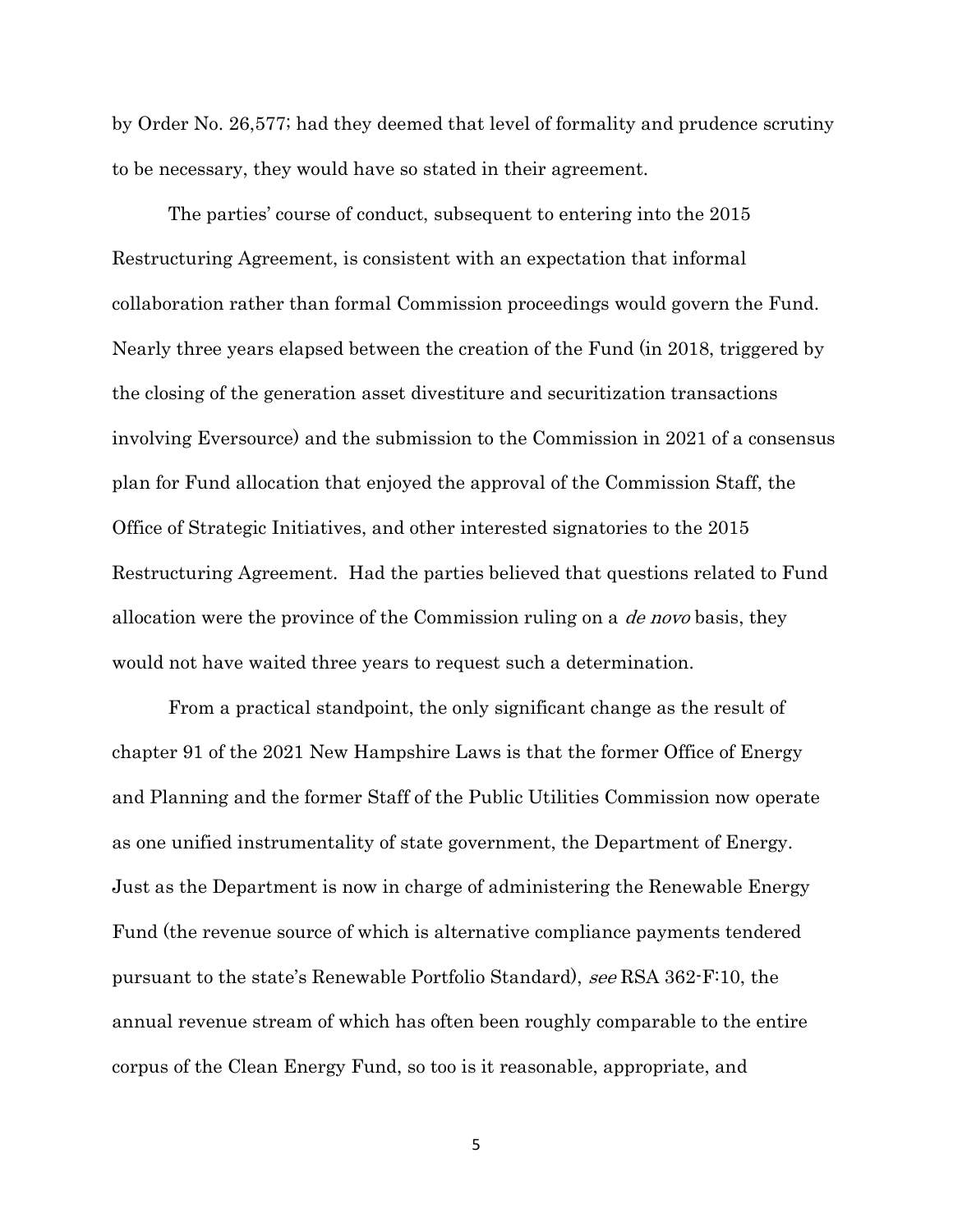consistent with the intentions of the parties to the 2015 Restructuring Agreement to consign the oversight of the Clean Energy Fund to the Department.

This course of action is also optimal as a matter of public policy. Commissioners and other employees of the Commission certainly have the requisite expertise and insight to oversee the Clean Energy Fund, but because they are behind an ex parte wall and must operate with a high degree of formality, the necessary channels of communication are closed and the needed degree of flexibility is missing. Moreover, the degree of oversight described in Order No. 26,577, involving annual reports and prudence reviews, risks subjecting the Clean Energy Fund to a degree of oversight complexity and cost that are out of proportion to the relatively small size of the Fund and would inevitably diminish its effectiveness.

Pursuant to RSA 363:17-a, the Commission is designated as "the arbiter between the interests of the customer and the interests of the regulated utilities." The General Court left this framing of the Commission's purpose undisturbed in the course of reforming the Commission and creating the Department effective on July 1, 2021. Because there are no ratepayer funds at issue here (that question having been resolved in the 2015 Restructuring Agreement, which made ratepayers responsible for some \$400 million in stranded cost payments), there is no occasion in this proceeding for the Commission to exercise its 'arbiter' function with all of the regulatory rigor that responsibility implies.<sup>2</sup> Rather, this is a situation in which

<sup>2</sup> In fact, it is unclear what the effect of any "disallowance" following a Commission prudency review would be, as that usually means shareholders will bear a cost that otherwise would have been recovered from ratepayers and here the Fund was created with shareholders' money and no ratepayer funding is involved.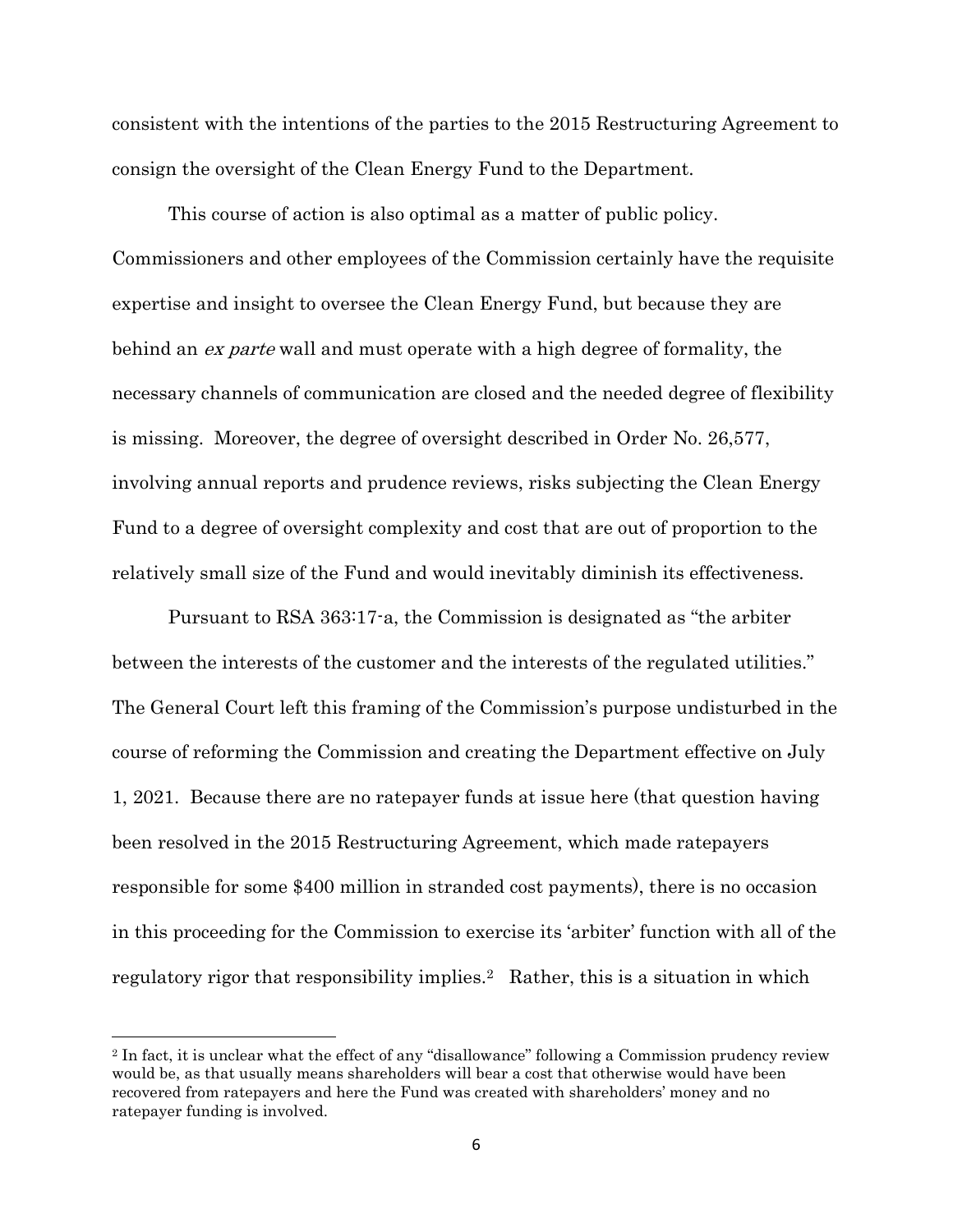the Commission can and should defer to the carefully developed and unanimous views of the relevant stakeholders, including the Department, about the deployment and management of the Clean Energy Fund.

# IV. Conclusion

For the reasons stated above, the Commission should grant rehearing of Order No. 26,577 and issue an order stating that the proposed allocation of the Clean Energy Fund is approved and that further oversight of the Fund is the responsibility of the Department of Energy.

Sincerely,

OFFICE OF THE CONSUMER ADVOCATE

Carry

Donald M. Kreis Consumer Advocate Office of the Consumer Advocate 21 South Fruit Street, Suite 18 Concord, NH 03301 (603) 271-1174 donald.m.kreis@oca.nh.gov

## CLEAN ENERGY NEW HAMPSHIRE

/s/ Chris Skoglund

Chris Skoglund Director of Energy Transition Clean Energy NH 14 Dixon Ave., Suite 202 Concord, NH 03301 (603) 918-8353 Chris@cleanenergynh.org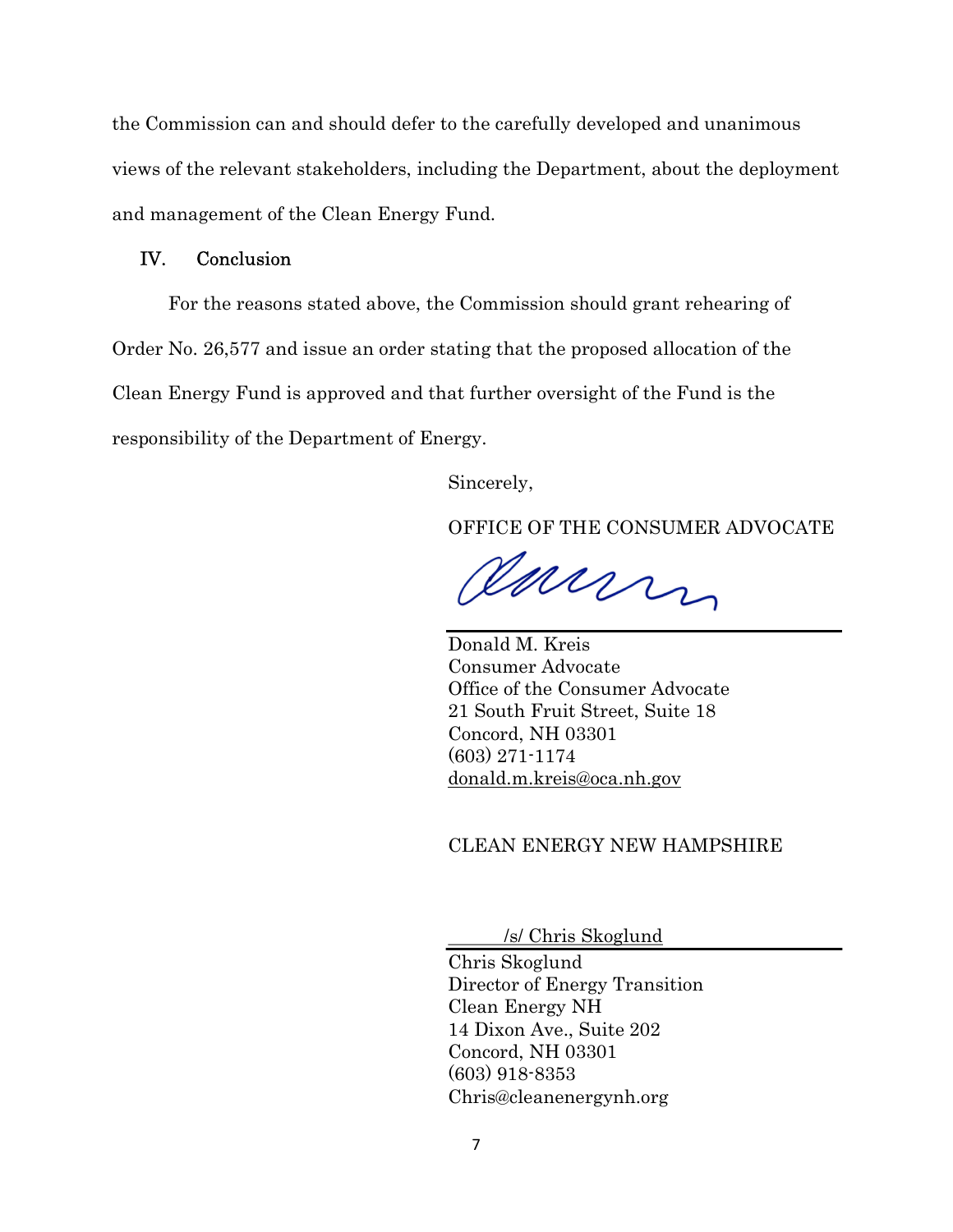## CONSERVATION LAW FOUNDATION

/s/ Nicholas Krakoff

Nicholas Krakoff Staff Attorney Conservation Law Foundation 27 North Main Street Concord, NH 03301-4930 (603) 369-4787 nkrakoff@clf.org

# N.H. DEPARTMENT OF ENERGY

/s/ David K. Wiesner

David K. Wiesner, Legal Director N.H. Department of Energy 21 South Fruit Street, Suite 10 Concord, NH 03301 (603) 271-3670 david.k.wiesner@energy.nh.gov

 PUBLIC SERVICE COMPANY OF NEW HAMPSHIRE d/b/a EVERSOURCE ENERGY

/s/ Jessica A. Chiavarra

Jessica A. Chiavara Counsel, Eversource Energy 780 N Commercial Street Manchester, NH 03101 315-313-3264 Jessica.chiavara@eversource.com